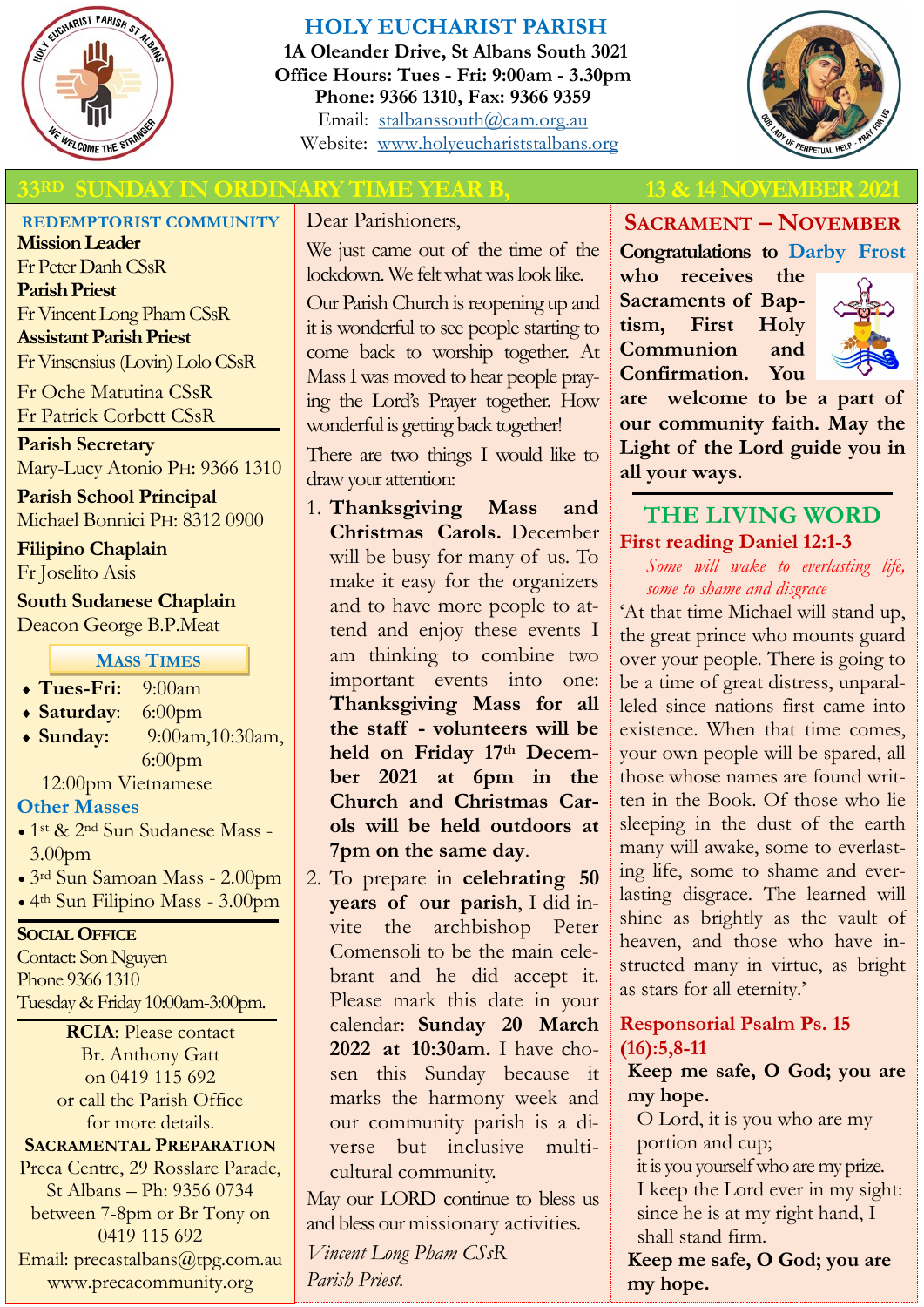And so my heart rejoices, my soul is glad; even my body shall rest in safety. For you will not leave my soul among the dead, nor let your beloved know decay.

**Keep me safe, O God; you are my hope.** You will show me the path of life, the fullness of joy in your presence, at your right hand happiness for ever.

## **Keep me safe, O God; you are my hope.**

#### **Second reading Hebrews 10:11-14,18**

#### *When all sins have been forgiven, there can be no more sin-offerings*

All the priests stand at their duties every day, offering over and over again the same sacrifices which are quite incapable of taking sins away. He, on the other hand, has offered one single sacrifice for sins, and then taken his place forever, at the right hand of God, where he is now waiting until his enemies are made into a footstool for him. By virtue of that one single offering, he has achieved the eternal perfection of all whom he is sanctifying. When all sins have been forgiven, there can be no more sin offerings.

#### **Gospel Acclamation Luke 21:36**

#### Alleluia, alleluia!

Be watchful and pray constantly, that you may be worthy to stand before the Son of Man. Alleluia!

#### **Gospel Mark 13:24-32**

#### *The stars will fall from heaven and the powers in the heavens will be shaken*

Jesus said to his disciples: 'In those days, after the time of distress, the sun will be darkened, the moon will lose its brightness, the stars will come falling from heaven and the powers in the heavens will be shaken. And then they will see the Son of Man coming in the clouds with great power and glory; then too he will send the angels to gather his chosen from the four winds, from the ends of the world to the ends of heaven.

'Take the fig tree as a parable: as soon as its twigs grow supple and its leaves come out, you know that summer is near. So with you when you see these things happening: know that he is near, at the very gates. I tell you solemnly, before this generation has passed away all these things will have taken place. Heaven and earth will pass away, but my words will not pass away.

'But as for that day or hour, nobody knows it, neither the angels of heaven, nor the Son; no one but the Father.'

#### **REFLECTION ON THE GOSPEL**

In the opening lines of today's gospel reading, there are clear echoes of two passages from the prophecy of Isaiah. The first passage reads, "For the stars of the heavens and their constellations will not give their light; the sun will be dark at its rising, and the moon will not shed its light" (Isaiah 13:10). These images from Isaiah read like an unravelling of God's work in

creation. The second passage likewise predicts a scenario that seems to reverse the Genesis creation account: "All the host of heaven [the constellations] shall rot away, and the skies roll up like a scroll. All their host shall wither like a leaf withering on a vine, or fruit withering on a fig tree" (Isaiah 34:4). The prophet is using powerful poetic imagery to speak of God's judgment on the people of Israel who have strayed from their covenant relationship.

The parallel images in Mark 13 are referenced to the aftermath of the "time of distress" associated with the destruction of Jerusalem, a time of intense suffering for the community of believers. Jesus tells his disciples that, after all their suffering, strange cosmic phenomena will signal his return in glory and usher in a new age for God's people when the faithful will be gathered in. The message is intended to give comfort and hope to Mark's persecuted community of the late sixties or early seventies of the first century. Just as the new leaves on the fig tree signal the approach of summer, so too will the strange signs in the heavens signal Christ's coming and the onset of a new era, an end to the "time of distress". The message is thus one of encouragement for the community as they face an uncertain future rather than one of judgment.

The strange apocalyptic imagery and the ancient cosmology that has Jesus returning on the clouds need not distract the modern and scientifically sophisticated reader from hearing the call to trust in God no matter what happens. This reading may remind some of us that the unravelling of God's work is more than a poetic image in our times. The freak storms, the cyclones, and other signs of global warming we have seen might well serve as reminders to attend more carefully to the preservation of planet Earth. We may also hear a call to pay closer attention to what the "other-than-human" Earth elements can tell us about God and God's ways.

Tim Winton's memoir, Island Home, offers a contemporary reminder of who we are as planetary beings, of what we have done to our planet and of how attentiveness to land and landscape is integral to being who we are. The wild fig or the black-flanked rock wallabies, for instance, may be more eloquent teachers than we had ever realised.

#### **By Veronica M. Lawson RSM**

#### **FIVE EASY STEPS TO START SEEING JESUS AS YOUR LORD & FRIEND**

Good Shepherd; Bread of Life; Lamb of God; the Way, the Truth, and the Life; Light of the world; Alpha and Omega; Principle and Foundation; Christ, Son of the Living God; Redeemer and Savior; Faithful Friend; Son of the Father; Son of the Virgin Mary—all of these are Christological titles. Each of these titles reflect a single but glorious aspect of Jesus. He is Lord, God, and Savior and so ardently yearns to be our friend in time and for eternity.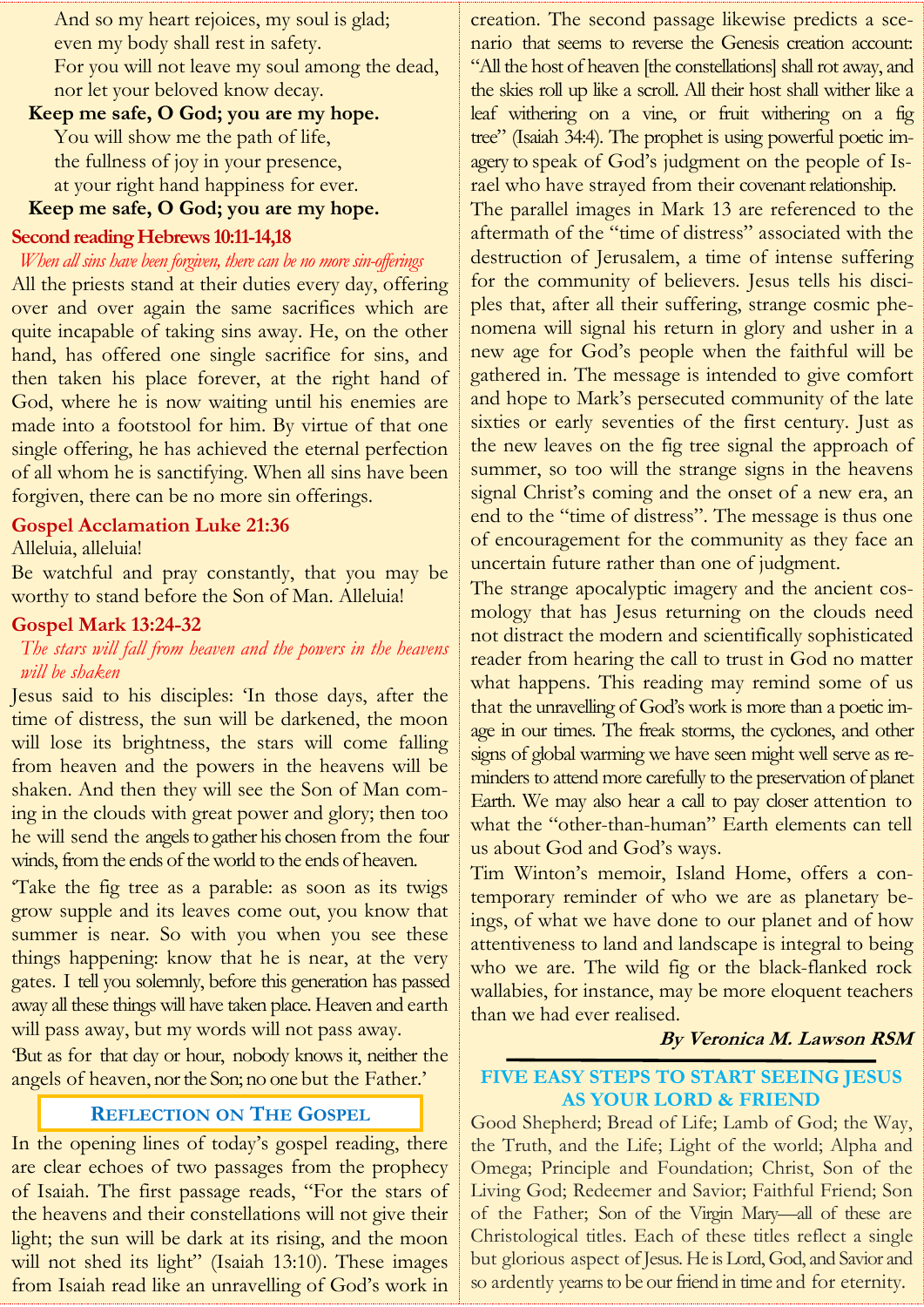Therefore, we would like to offers some concrete steps that we can immediately take towards building a strong, dynamic, and permanent Friendship with Jesus who indeed is the Friend who never fails us, and who longs to be our Friend in Heaven for all eternity.

Common sense teaches us that it is utterly impossible to love a person if that person is totally unknown to us. For that reason, in the composition of the Spiritual Exercises, the full month Retreat, Saint Ignatius encourages the Retreatant to spend 11 to 12, or even 13 days with the sole purpose of contemplating the life of Our Lord and Savior Jesus Christ. Thus, the Retreatant may spend from four to five hours per day contemplating the Public Life of Jesus for close to two weeks. The grace that Saint Ignatius insists the Retreatants beg for is the following: *"Intimate Knowledge of Jesus, that we may love Him more ardently, and follow Him more closely."*

Imagine spending 50 to 60 hours over two weeks contemplating the Public Life of the Lord Jesus in silence with an open heart. What would be the fruits of such a Spiritual Exercise? No doubt, it would be a personal, dynamic, and friendship with Jesus.

This being said let us drop the nets in the infinite abyss of the Person of Jesus the Lord, Jesus our God, Jesus our Savior, Jesus our Redeemer, Jesus the Son of Mary, and Jesus who desires to be and indeed will be our Best Friend in time and for all eternity!

#### **1. Get to Know the Gospels**

The starting point for getting to know the Lord Jesus must be with the Gospels: Matthew, Mark, Luke, and Saint John. They should not be read like literature, poetry, or as a mere pagan or secular pursuit of knowledge. Quite the contrary, the Gospels should be read, or better yet, meditated and prayed over to get to know, love, and follow Jesus.

#### **2. A Prayer Method?**

Yes, there are many prayer-methods, but we would like to suggest a short, simple, and practical method to open the door to knowledge and friendship with Jesus through pondering the Word of God in our hearts like the Virgin Mary.

- **a) PRAY FIRST.** Before even opening the Gospel, pray to the Holy Spirit for light and love in your Bible meditation.
- **b) READ.** Read slowly with the docility of Samuel in the Temple: "*Speak, O Lord, for your servant is listening."*
- **c) THINK.** Like the Blessed Virgin Mary think, ponder, ruminate over the Word of God. In other words, accept the struggle that it takes to understand the Word of God.
- **d) OPEN YOUR HEART: TALK.** Then open your heart and talk to the Lord Jesus. Let the sentiments of your heart flow freely as you talk to the Lord.
- **e) FRIENDS.** St. Teresa of Avila compares prayer to friendship. Talk to Jesus about what is on your mind and in your heart related to the Word of God that you are reading.
- **f) NOTES:** After you have finished your prayer time, then for a few minutes write down in your prayer journal the lights, thoughts, insights, inspirations, consolations that God gave you.
- **g) ACTION.** Then try to put into practice what God has given to you. In other words, go from the heart and mind to the feet—put the Word into practice!

#### **3. Bible Commentaries**

Another very useful tool to get to know Jesus better and to love Him with great passion is to get hold of a good Bible commentary. There are many, but I would like to offer simply one source—PATRISTICS!!! By this is meant, delve into what some of the Fathers of the Church have preached and written on the Life of Christ. Who are the Fathers of the Church? There are both the Western (Latin) Fathers, as well as the Eastern Fathers of the Church. Some important names among the Western Fathers: St. Augustine, St. Ambrose, St. Jerome, St. Gregory the Great. Some important names among the Eastern Fathers: St. John Chrysostom, St. Basil, Saint Gregory of Nicaea, St. Athanasius. You are on solid and safe ground with the Fathers of the Church—both from the West and the East.

#### **4. A Modern Classic**

*In Sinu Jesu—[When Heart Speaks to Heart: The Journal of a](https://amzn.to/3ER4wsy)  [Priest at Prayer, a Benedictine Monk.](https://amzn.to/3ER4wsy)* This modern classic can ignite a fire in your heart for love of Jesus the Lord as your Best Friend.

Listen and meditate upon one short passage from this most inspiring text:

"Listen to me. Open to Me the ear of your heart and I will speak to you as I promised. My Heart has so much to tell you. I will instruct you. I will teach you. I will show you the way in which you are to go. My heart yearns for you. I so desire your company." *(In Sinu Jesu: page 21).*

Beyond the shadow of a doubt, a slow, prayerful meditation of this text will help you to get to know Jesus as an intimate Friend, and you will truly start to fall in love with the Lord Jesus.

#### **5. Mary: The Shortcut to the Sacred Heart of Jesus**

Jesus is happy when we get to know and love the ones that He knows and loves best. The first of Jesus' friends and lovers is His own Mother—the Blessed Virgin Mary. By getting to know Mary, pondering her words and exemplary life, we will be motivated to turn to Jesus. Our Lady never blocks union with Jesus; rather, she fosters deep union with Jesus. In fact, the last words recorded of Mary in the Bible are in the context of the Wedding Feast of Cana. Mary's lasts words in fact were: "*Do whatever He tells you."* (Jn. 2:5) The best advice in the world.

In sum, grow in knowledge and love of Mary, and she will place you in the Sacred Heart of our Lord and Savior Jesus Christ in time and for all eternity!

**By Fr. Ed Broom, OMV**